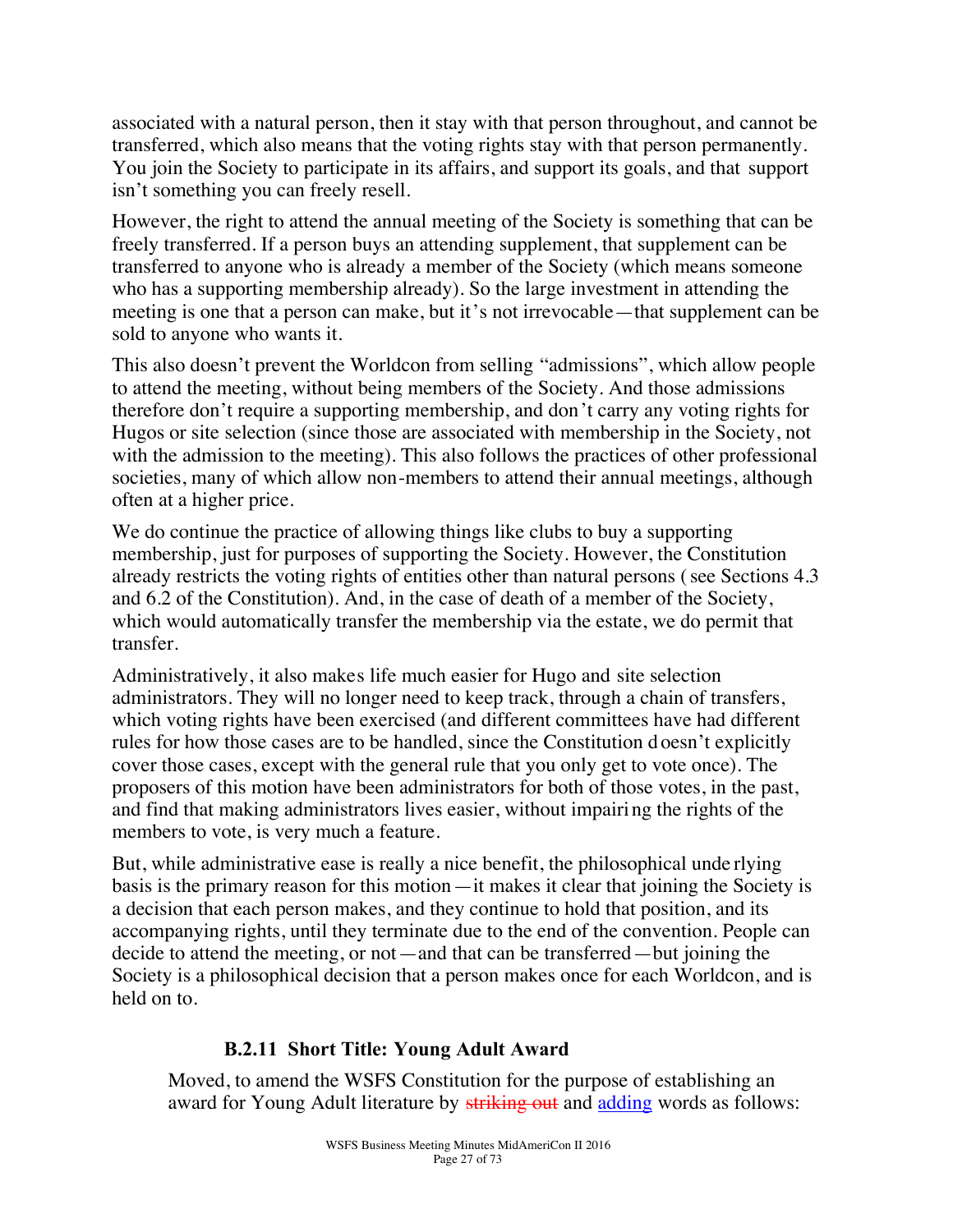*1. Insert words in existing sections 3.7.3 and 3.10.2 as follows:*

**3.7.3:** Nominations shall be solicited only for the Hugo Awards, and the John W. Campbell Award for Best New Writer, and the <blank> Award for Best Young Adult Book.

**3.10.2:** Final Award ballots shall list only the Hugo Awards, and the John W. Campbell Award for Best New Writer, and the <br/> <br/> Award for Best Young Adult Book.

*2. Insert the following section before existing Section 3.4.:*

**3.X: <br/>Shank> Award for Best Young Adult Book.** The <br/>shank> Award for Best Young Adult Book is given for a book published for young adult readers in the field of science fiction or fantasy appearing for the first time during the previous calendar year, with such exceptions as are listed in Section 3.4.

*Provided that filling the < blank> in this amendment to name the award shall not be considered a greater change in the scope of the amendment.*

*Provided that unless this amendment is re-ratified by the 2021 Business Meeting, Section 3.X shall be repealed and the modifications to 3.7.3 and 3.10.2 reversed; and*

*Provided further that the question of re-ratification shall automatically be placed on the agenda of the 2021 Business Meeting.*

**Proposed by:** Members of the YA Award Committee

**Commentary:** The YA award Committee is proposing a new WSFS award for Young Adult fiction that, like the Campbell Award, would not be a Hugo but would be administered by the WSFS. There have been many attempts going back to the 1990s to create a YA Hugo award, but none of these were successful. The previous year's YA Hugo Committee (2014-2015) determined that a Hugo was not feasible, while this year's Committee determined that an award in the mold of the Campbell has merits.

For details of the Committee's findings, please see the Rep ort submitted to the Business Meeting. In brief, no sponsor is required for an award, which would be a WSFS-sponsored award. Like the Hugo and Campbell, it would be added to the Constitution. The award would be paid for and administered by each Worldcon an d presented during the Hugo Ceremony.

This proposal represents the closest we could come to a consensus in the time allotted. Although there are areas where the members of the Committee do not perfectly agree, we feel this proposal reflects our general feeling that a YA award at Worldcon is viable. We recommend its passage and the creation of a separate committee to move forward with consideration of a name for this new award and the physical template for it.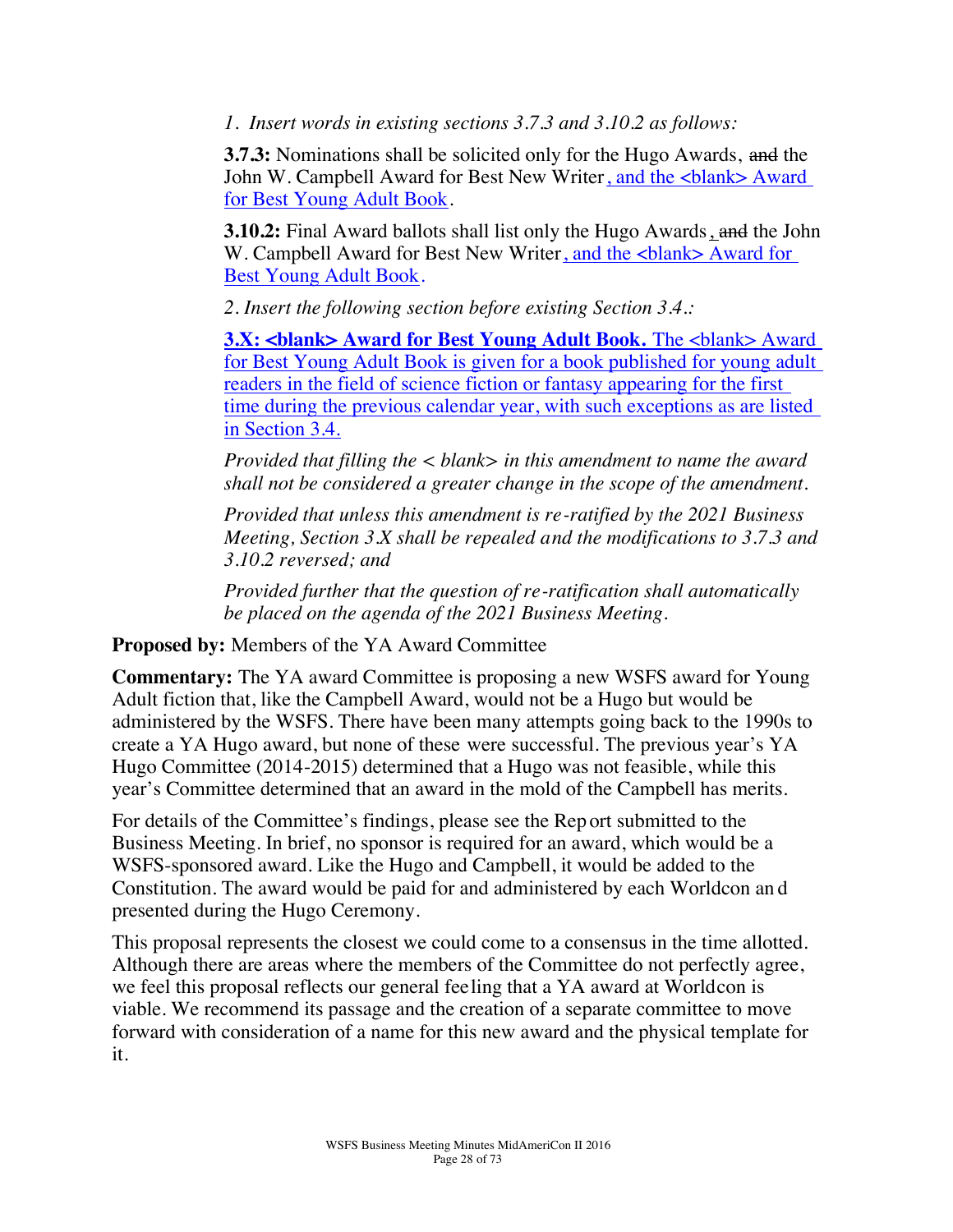#### *Why No Definition of YA?*

Creating a Campbell-like award decreases the need for a strict definition of YA.

As demonstrated by the 2015 YA Hugo Committee Report, attempts to define YA produce extremely varied results, with attempts emphasizing intended audience, publishing categories and merchandizing, age of the protagonist, or elements internal to the narrative. A number of awards have chosen not to provide a definition.

Given the concern that we not recognize the same work as a finalist in more than one Hugo category, a Hugo category for YA would require that a constitutional amendment either distinguish YA from the existing fiction categories, or force authors/Hugo administrators to choose which of the two categories was most appropriate. With a Campbell-like award, the administrative need for an explicit definition is no longer necessary.

Finally, it is often argued that constitutional provisions function best when they leave room for the discretion of individual Worldcons, as well as changing times and interpretations. After deliberation, the committee concluded that it is preferable to keep references to teen/YA literature as general as possible.

#### *Why "book" rather than "novel"?*

According to industry observers, teen lit/YA is one of the most flexible categories with respect to word count, encompassing an extremely wide range. This variety is a strong argument for not using strict word count criteria. Because teen/YA lit is such a flexible category, an award should reflect that reality.

We also discussed "book" as a broader term that could encompass the v ariety of excellent works that voters might choose to recognize. The term "book" allows voters to nominate beyond otherwise limiting descriptors such as "prose," "print," and so on.

#### *Dual Eligibility*

As with the Campbell Award, a book nominated for a YA Awa rd could also be nominated for a Hugo Award or Campbell Award, as these awards each have different criteria. As already established under the current rules, finalists have the opportunity to decline their nomination before the list is published.

#### *Why the <blank> Award?*

It became clear that this naming issue is beyond the scope of this year's committee, and should be a separate matter if an award is passed. We therefore left the name  $\langle$ blank $\rangle$ in this vote's proposal, with the provision that filling in the blan k would not be considered a greater change and could be done as part of the ratification process.

The appearance of the proposed award cannot be established until the name of the award is approved. It seems best that the costs and time needed to solicit a design be postponed until the award is (potentially) passed and ratified.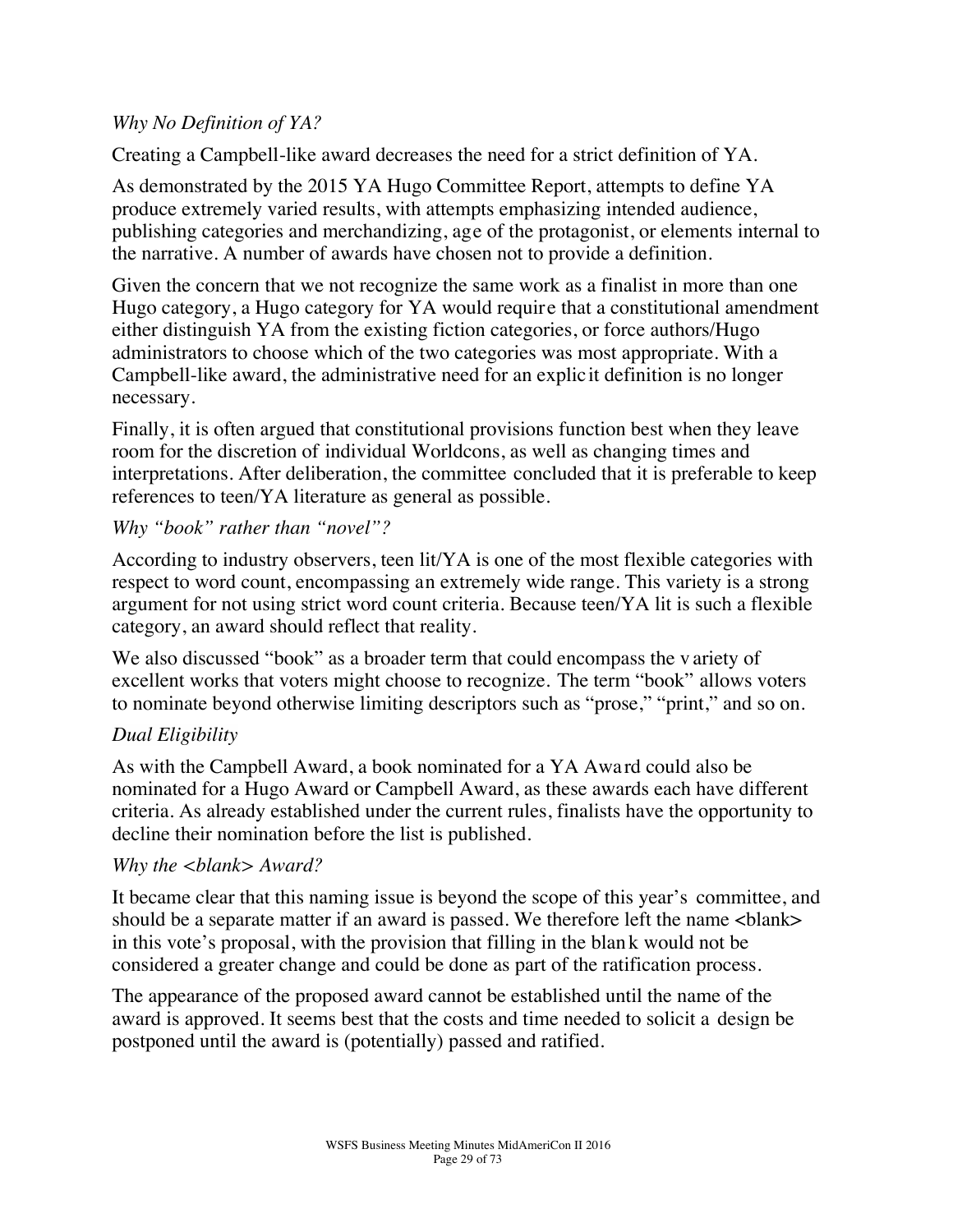# C.3 Special Committees

# C.3.1 Formalization of Long List Entries (FOLLE) Committee

The Long List Committee has continued to curate the Long List of Worldcons and Long List of Worldcons. We are grateful to a number of people, including Janice Gelb, Chip Hitchcock, and René Walling for spotting a variety of minor errors, which we have now corrected.

The Long List Committee for 2015-2016 consists of Mark Olson (Chair), Craig Miller, David G. Grubbs, Joe Siclari, Kent Bloom, Colin Harris, Kevin Standlee, Tim Illingworth, and Ben Yalow.

The committee requests that the WSFS BM continue its endorsement of the committee for another year.

The current working website is at http://www.smofinfo.com/LL/TheLongList.html.

# C.3.2 YA Hugo Award Study Committee

**Committee Members:** Anna Blumstein, Adam Beaton, Jacquelyn Bowin, Warren Buff, Johnny Carruthers, Chris Garcia, Helen Gbala, Joshua Kronengold, Laura Lamont, Farah Mendelsohn, Adam Tesh, Tim Illingworth, Sue "Twilight" Mohn, David Peterson, Jodie Baker, Tehani Wessely, Dina Krause, Kate Secor, Marguerite Smith, Kevin Standlee, Lew Wolkoff, Peter De Weerdt, Clark B. Wierda, Martin Easterbrook, Christine Rake (Co-Chair), Katie Rask (Chair)

This Committee was formed at Sasquan in 2015, following the report and motion by the 2015 YA Hugo Committee. That committee determined that under the existing methodology of the Hugo Awards, a separate category for YA fiction was not practical (the Hugo fiction categories being defined by word count, not by age categories). The Committee suggested instead the creation of a Campbell-like Award and requested the (re)formation of a Committee to focus specifically on the issues surrounding the creation of a Campbell-like YA/teen lit award, with the results presented at next year's Business Meeting.

The 2015/2016 Committee therefore focused specifically on the issues surrounding the creation of a Campbell-like YA/teen lit award.

**Findings:** The Committee investigated the features of the Campbell and the Hugo, considered once more definitions of YA/teen lit, studied the costs and logistics of award creation, debated naming conventions, and addressed features most suitable in a proposal for such an award. Details of some of this work can be found in the Exhibits to this report, entitled 'The Hugo vs. The Campbell,' 'Young Adult Award Considerations,' and 'Naming an Award and Designing a Trophy/Plaque.'

1. The Committee finds that a Campbell-like award is feasible under the WSFS Constitution. Currently, the text-based literature awards presented by the Worldcon Membership follow two organizational methods, awarded to: 1) *work* (categorized by *length*, the Hugos), and 2) *author* (categorized by *time*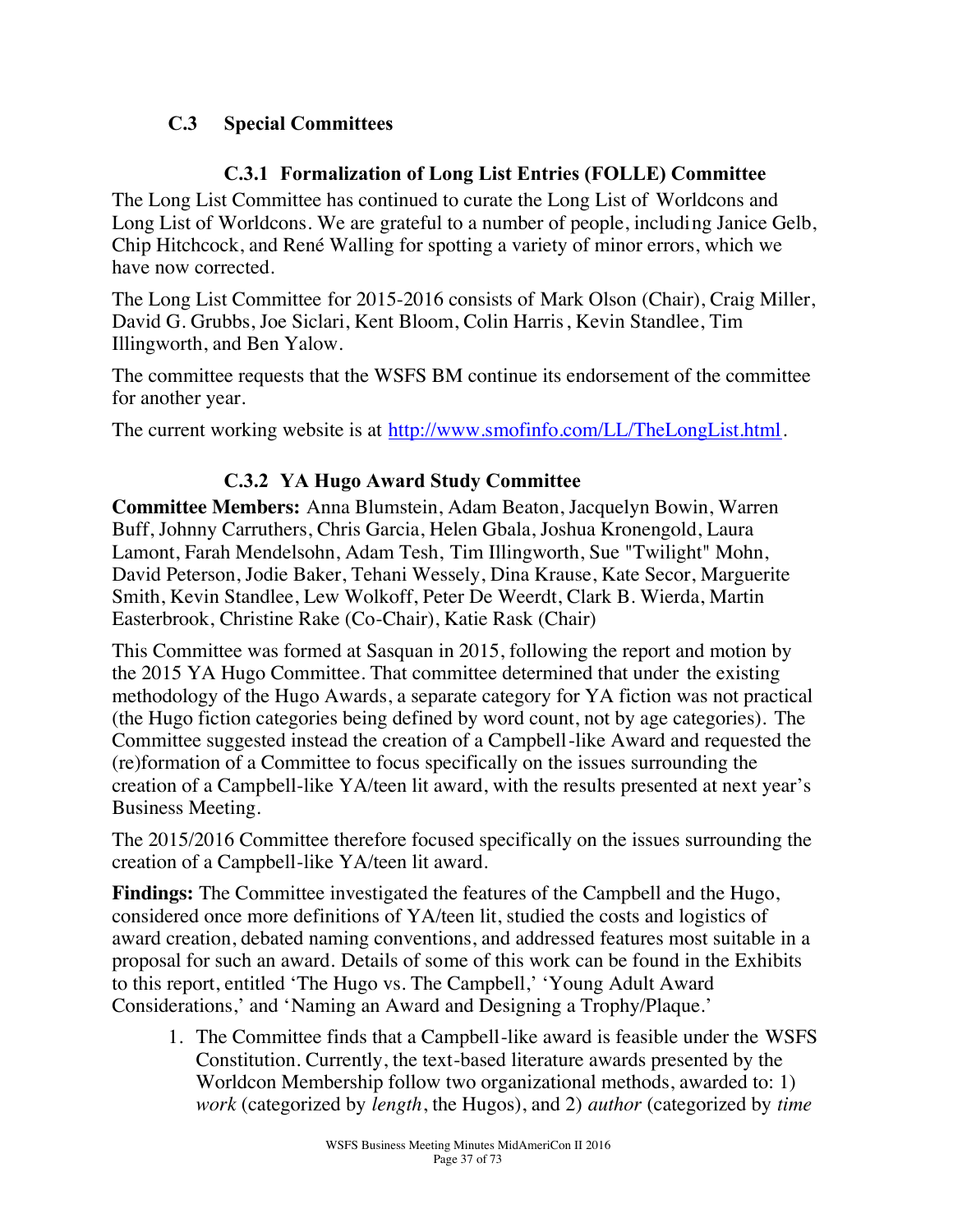*in the field*, the Campbell). A YA Award would offer a third variation, presented to *work* (organized by *age group*).

- 2. No sponsor is required if WSFS rule establishes such an award. It would be a WSFS-sponsored award and the rules would be set by a vote of WSFS at the Business Meeting (and thus added to the Constitution).
- 3. The Committee worked on drafting a proposal built on its findings. In an ideal situation, proposals for constitutional amendments are released early in order to get feedback. In our case, the Committee's main purpose (th e investigation/report of a Campbell-like award) proved time consuming, but we felt it was better to properly consider all aspects of the award's creation to do justice to it. That being said, we have drafted a constitutional amendment proposal reflecting our most recent discussions and compromises. We welcome the input of fellow WSFS members. The amendment proposal discussion is presented under Item B.2.11 Young Adult Award.
- 4. We believe that the Committee should be (re)formed with the purpose of considering potential names for the award. We therefore left the name <blank> in the amendment proposal, with the provision that filling in the <blank> would not be considered a greater change and could be done as part of the ratification process.

**Motion:** The Committee requests that the Business Meeting reform the Committee for another year (with the addition of new members). The new version of the Committee will (1) solicit and evaluate name ideas and thoroughly research all the options a nd/or (2) develop and refine a proposal based on the discussion at this year's Business Meeting as well as additional public input.

# **EXHIBIT 1: THE HUGO VS. THE CAMPBELL**

# **The Campbell and WSFS**

In 1973, the Campbell Award was created to honor John W. Campbell (1910-1971), the editor of the *Analog Science Fiction and Fact* magazine for over 30 years. The Campbell wasn't a WSFS Award, but from the beginning it was presented at Worldcon. It was allowed on the Hugo Award ballot as an exception and is mentioned briefly in the WSFS Constitution.

Prior to 1980, individual Worldcons were allowed to include additional non -Hugo awards on the ballot (such as the short-lived Gandalf award). The Noreascon II Business Meeting in 1980 amended the Constitution to prohibit any award from the ballot except the thereafter constitutionally approved Hugo and the Campbell.

For a non-Hugo award to be permitted on the Hugo ballot, it must be approved by the Business Meeting and amended to the Constitution. Such an award does not need to follow the Hugo methodology to qualify.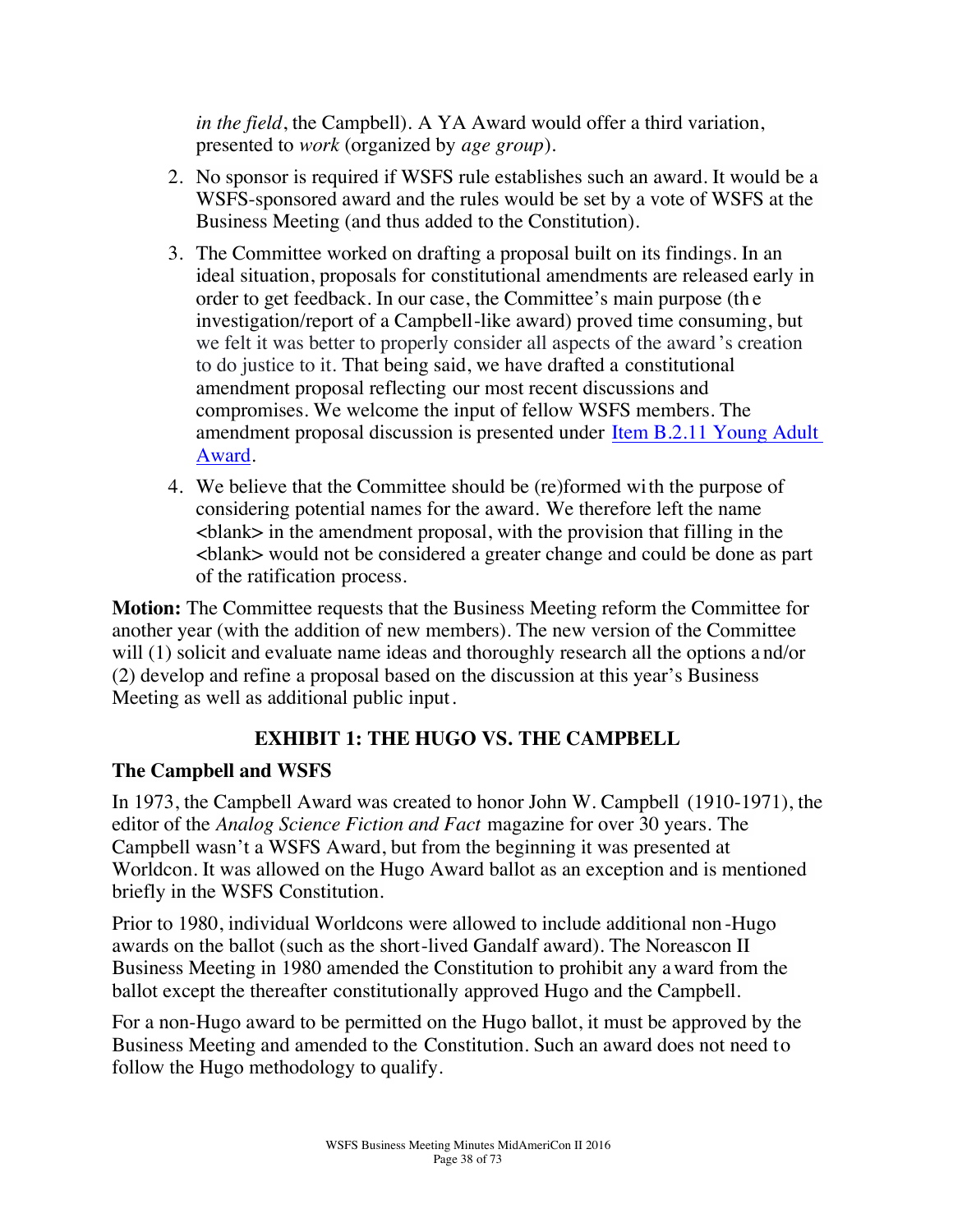#### **Administration of the Awards**

*Features of the Hugo Best Novel:*

- Rules for awarding the Hugo determined by Members of WSFS
- Ballot administered by the current Worldcon and Hugo Administration **Committee**
- Selection and nomination: previous, current, and following Worldcon members nominate; only current members vote
- Each Worldcon funds the trophy creation and base design, and designates someone to present the award
- All nominees receive a pin and the winner receives a Hugo trophy with base
- Awarded for a science fiction or fantasy story of forty thousand (40,000) words or more
- 'Dual Eligibility' not allowed in the literature categories; a work cannot be nominated for more than one literature Hugo, due to the word count divisions

#### *Features of the John W. Campbell Award for Best Writer:*

- Sponsored by the publisher of *Analog*, currently Dell Magazine (i.e., not a WSFS Award)
- Rules for awarding the Campbell determined by the award sponsor
- Ballot administered by the current Worldcon and Hugo Administration Committee, in the same manner as the Hugo
- Selection and nomination: previous, current, and following Worldcon members nominate; only current members vote
- Sponsor funds the award plaque and designates someone to present the award
- All nominees receive a pin and the winner receives a plaque
- Awarded to an author, a new SF writer whose first work was published in a professional publication in the previous two years
- "Dual eligibility" allowed; an author can be nominated for the Campbell and their work can be nominated for a Hugo

# *Main Differences Between the Awards*

The main features highlighted by the above comparison are:

- Sponsorship and Funding
- Ballot Administration and Award Presentation
- Selection and Nomination Process
- Recipient and Category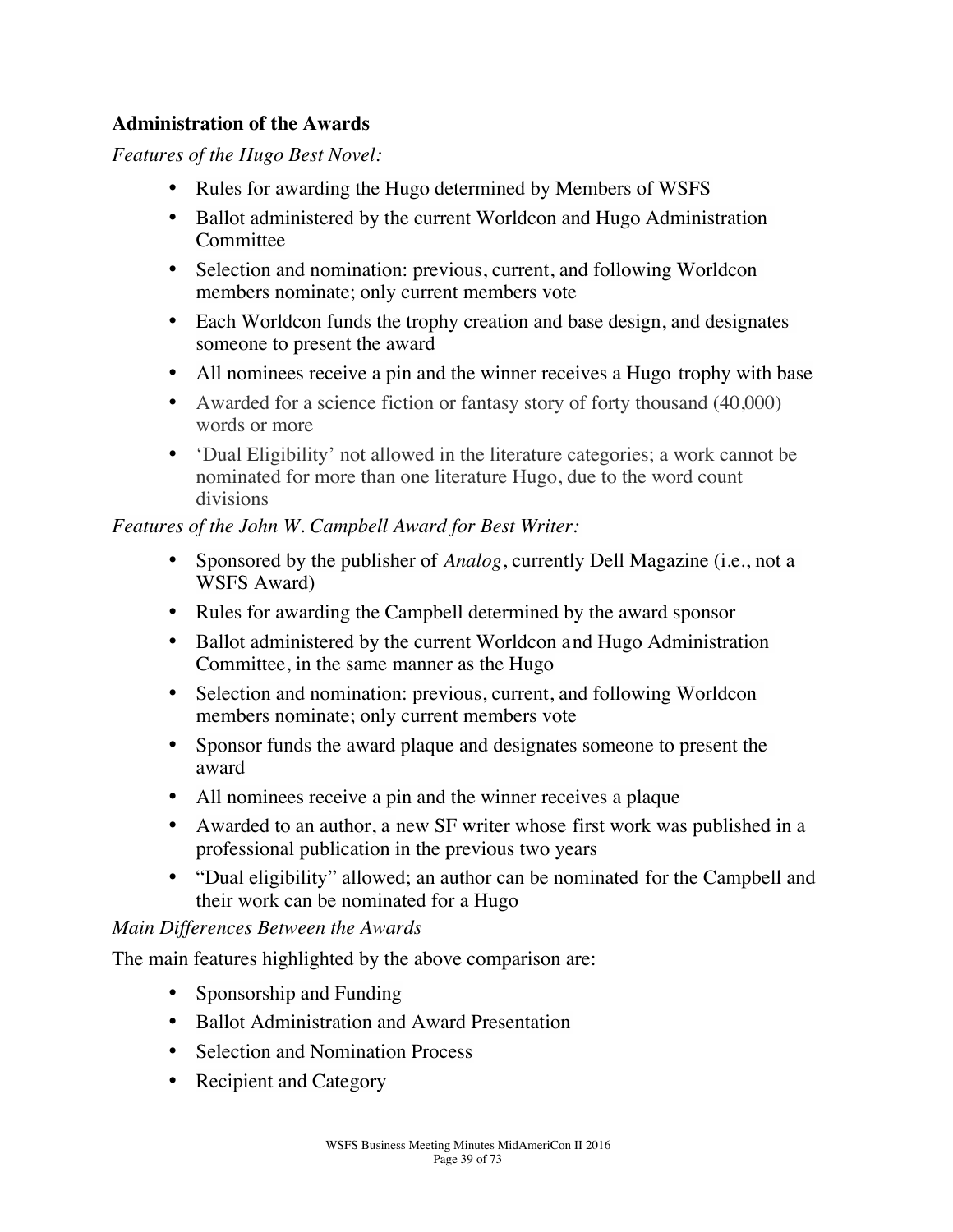- Dual Eligibility
- Award Trophy/Plaque and Nominee Pin

With respect to a YA Award, these issues are addressed further in Exhibit 2.

# **EXHIBIT 2: YOUNG ADULT AWARD CONSIDERATIONS** (BASED ON EXHIBIT 1)

#### *Sponsorship and Funding*

The Campbell Award continues to have a non-WSFS sponsor due to the historical features of its creation in 1973. Consultation with members of the Hugo Committees has indicated that no sponsor would be required if the award was established by WSFS rule. It would be a WSFS-sponsored award and the rules would be set by a vote of WSFS at the BM (and thus added to the Constitution). A WSFS-sponsored award would be paid for by Worldcons.

# *Ballot Administration and Award Presentation*

As a WSFS-sponsored award, administration of the ballot and presentation of the award would be managed by each year's Worldcon and the Hugo Award committee members.

#### *Selection and Nomination Process*

As a WSFS-sponsored award, nominations would be determined by the previous, current, and following year's Worldcon members. The current Worldcon members would vote on the final ballot.

# *Recipient and Category*

Currently, the text-based literature awards presented by the Worldcon Membership follow two organizational methods, awarded to: 1) work (categorized by length, the Hugos), and 2) author (categorized by time in the field, the Campbell). A YA Award would offer a third variation, presented to work (organized by age group).

# *YA/Teen Lit Definitions*

Creating a Campbell-like award decreases the need for a strict definition of YA. As demonstrated by the 2015 YA Hugo Committee Report, attempts to define YA/teen lit produce extremely varied results, emphasizing intended audience, publishing categories and merchandizing, age of the protagonist, or elements internal to the narrative. A number of awards have chosen not to provide a definition.

Given the concern that we not recognize the same work as a finalist in more than one Hugo category, a Hugo category for YA would require that a constitutional amendment either distinguish YA from the existing fiction categories, or force authors/Hugo administrators to choose which of the two categories was most appropriate. With a Campbell-like award, the administrative need for an explicit definition is no lon ger necessary.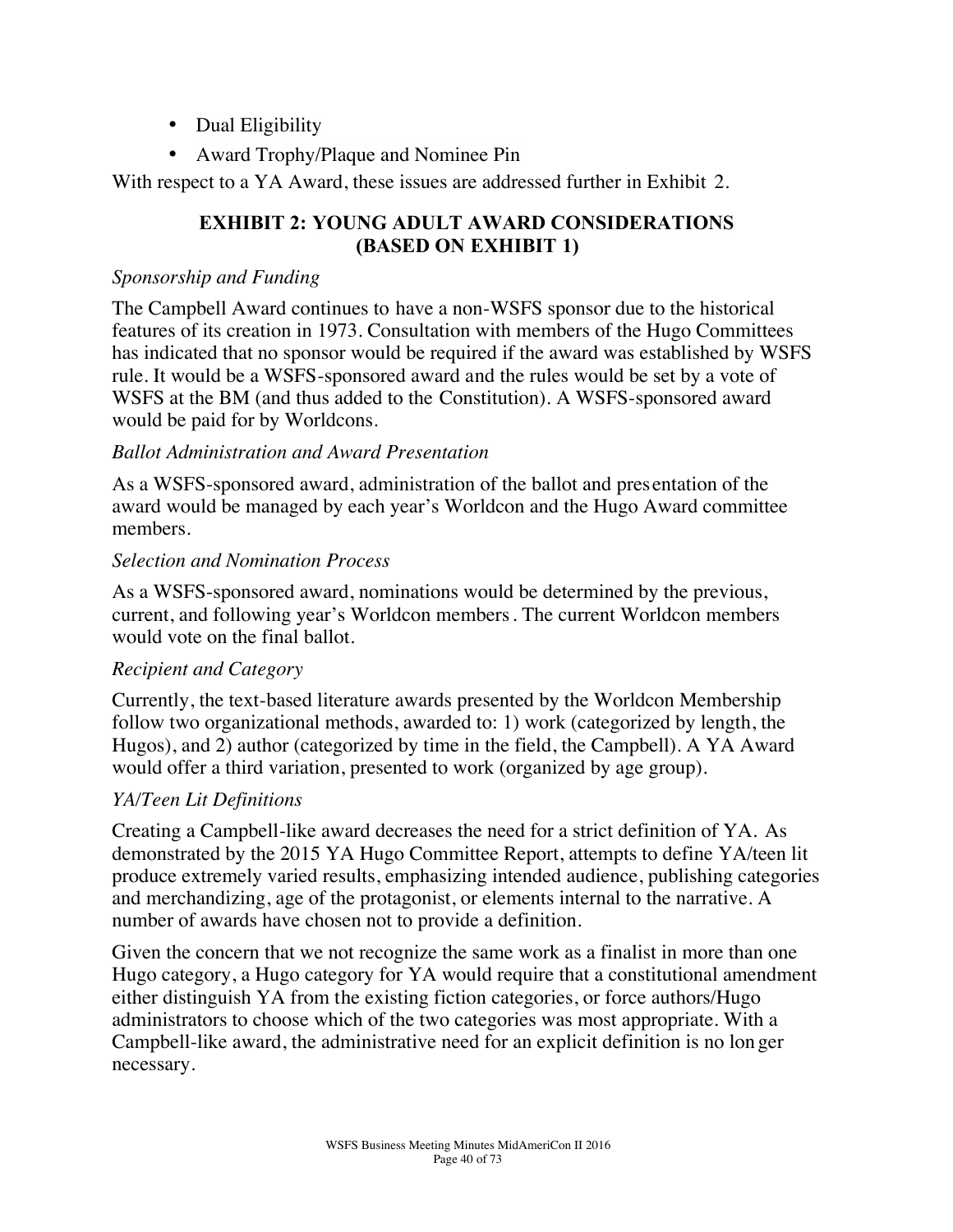Finally, it is often argued that constitutional provisions function best when they leave room for the discretion of individual Worldcons, as well as changing times and interpretations. After deliberation, the committee concluded that it is preferable to keep references to teen/YA literature as general as possible.

#### *Word Count*

Although a minority argued for word limits to the award, the majority consensus was that a word count criteria was not necessary for a non-Hugo award. The original Hugo awards did not feature a defined word count, although word count divisions became criteria of the Hugo fiction literature categories following codification in the 1960s. Although those codifications were related to publishing norms at the time, the recent trends in industry, especially with respect to teen/YA literature, do not coincide with those earlier categories

According to industry observers, teen lit/YA is one of the most flexible categories with respect to word count, encompassing an extremely wide range. (As word count examples: *The Giver* 43,617, *Froi of the Exiles* 163,701, and *Deathly Hallows* 198,227.) This variety is a strong argument for not using strict word count criteria. Because teen/YA lit is such a flexible category, an effective award should reflect that reality.

# *Dual Eligibility*

As with the Campbell Award, a book nominated for a YA Award could also be nominated for a Hugo Award or Campbell Award, as these awards each have different criteria. As already established under the current rules, finalists have the opportunity to decline their nomination before the list is published.

# *Award Trophy/Plaque and Nominee Pin*

The design and physical manifestation of the award itself is dependent on the designated name of the award. See Exhibit 3.

# **EXHIBIT 3: NAMING AN AWARD AND DESIGNING A TROPHY/PLAQUE**

#### *Naming an Award*

If an award proposal should pass the Business Meeting, the next step would be to establish a name for the award. The Committee spent quite a bit of time debating this issue over the course of the past year. We determined that it needed greater study, preferably by the (re)formation of a Committee.

The naming of the award ultimately proved to be an incredibly complicated matter. While many YA awards have been named after people, others bear names referencing things or ideas. Regardless of which direction we took, the Committee found itself grappling with legal consequences, copyright matters, social ramifications, and the wide-ranging experiences of young readers. Moreover, we felt that it was important to be aware that some authors/symbols might bias nominators towards specific genres.